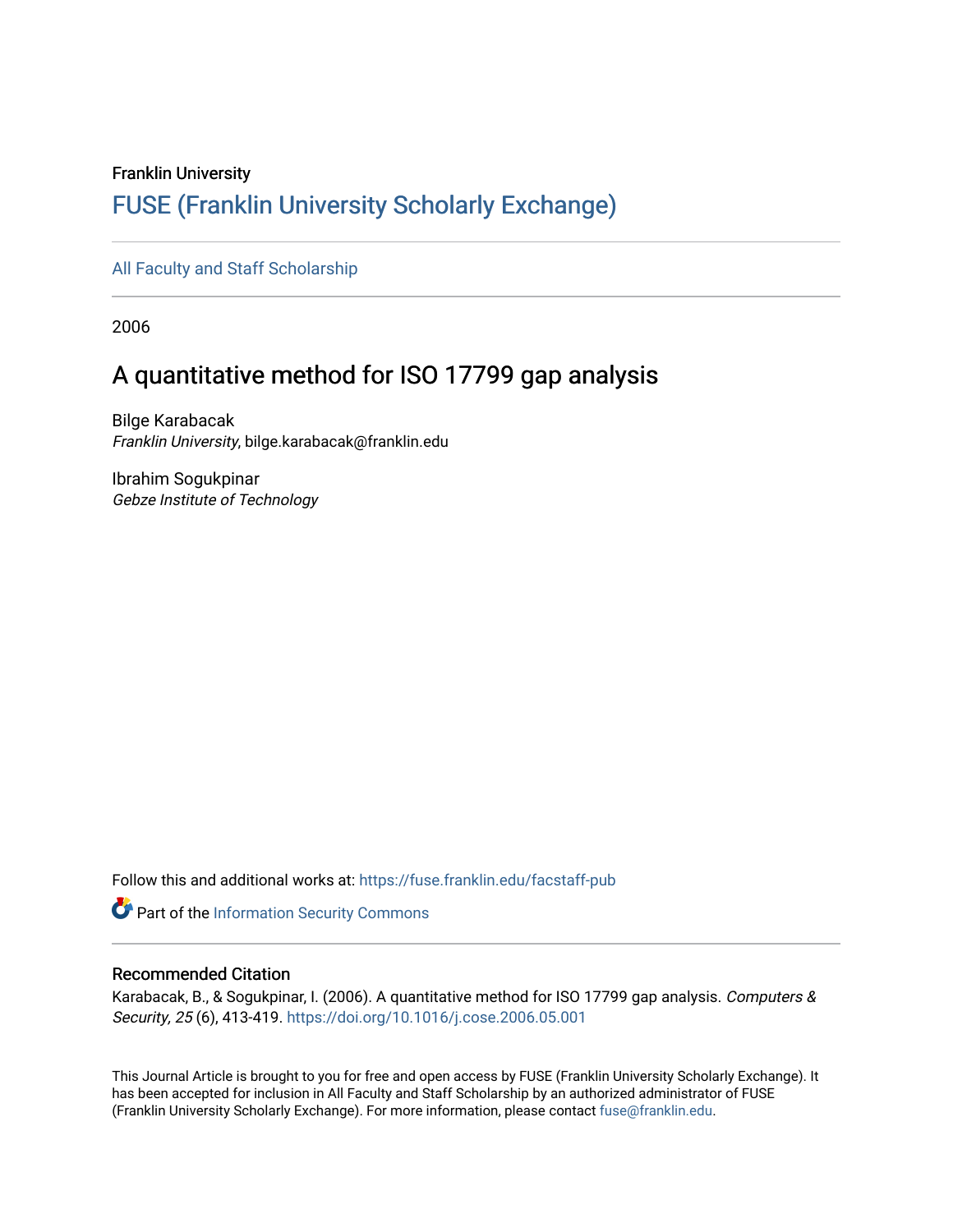computers & security xxx (2006) 1–7



# A quantitative method for ISO 17799 gap analysis

## Bilge Karabacak<sup>a,</sup>\*, Ibrahim Sogukpinar<sup>b</sup>

<sup>a</sup>National Research Institute of Electronics & Cryptology (UEKAE), <del>P.O. Box 74, 41470 Gebze, Kocaeli<sub>n</sub> T</del>urkey <sup>b</sup>Gebze Institute of Technology, 41400 Gebze, Kocaeli, Turkey

#### article info

Article history: Received 7 May 2005 Revised 22 March 2006 Accepted 19 May 2006 Published on line *-* Keywords: BS 7799 ISO 17799 ISO 27001 Compliance Information security Risk analysis Quantitative risk analysis Survey

#### **ABSTRACT**

**Ibrahim Sogukpinan<sup>b</sup>**<br>
of Electronics & [C](#page-7-0)ryptology (UEKAE), P.O.-Box-74, 41470-Gebze, Kocaeli, T.<br>
0. 41400 Gebze, Kocaeli, Turkey<br>
A B S T R A C T<br>
ISO/IEC 17799:2005 is one of the leading standards of inferenties incl ISO/IEC 17799:2005 is one of the leading standards of information security. It is the code of practice including 133 controls in 11 different domains. There are a number of tools and software that are used by organizations to check whether they comply with this standard. The task of checking compliance helps organizations to determine their conformity to the controls listed in the standard and deliver useful outputs to the certification process. In this paper, a quantitative survey method is proposed for evaluating ISO 17799 compliance. Our case study has shown that the survey method gives accurate compliance results in a short time with minimized cost.

 $@$  2006 Elsevier Ltd. All rights reserved.

## 1. Introduction

Standards play an essential role for drawing the roadmap of information security. ISO/IEC 17799:2005 is an essential standard for information security (ISO/IEC, 2005). Originally, it was a British Standard named BS 7799, which was revised on a large scale in 1999. After this revision, BS 7799 was adopted as international standard by International Organization for Standardization, which is abbreviated as  $ISO<sub>x</sub>$  The new worldwide standard was named as ISO/IEC 17799:2000. ISO 17799 is revised significantly in 2005.

British Standards Institution launched formal certification scheme for BS 7799 in 1999, which was named as BS 7799- 2:1999. In 2005, ISO released its own certification standard, ISO/IEC 27001:2005 ([ISO, 2005](#page-7-0)). ISO/IEC 17799:2005 and ISO/ IEC 27001:2005 have strong relationships. ISO/IEC 17799:2005

is the code of practice in which there are 133 controls. ISO/ IEC 27001:2005 establishes the framework of Information Security Management System. The controls, which are listed in the former, are used consistently in Information Security Management Systems.

Compliance is the practical process of comparing the applied controls of an organization with those in ISO 17799. It is basically a gap analysis in which the differences between the situation of organization and the standard are discovered. The task of checking conformity level helps companies to determine their situation, thus it delivers useful input to the certification process.

Certification has become a popular issue for organizations. Today, many organizations quote intent for ISO 27001 (or BS 7799) certification. Also, some organizations are on the route to certification. Some of them are already certified. It is

| * Corresponding author. |  |
|-------------------------|--|
|                         |  |

57 doi:10.1016/j.cose.2006.05.001

E-mail addresses: [bilge@uekae.tubitak.gov.tr](mailto:ispinar@bilmuh.gyte.edu.tr) (B. Karabacak), [ispinar@bilmuh.gyte.edu.tr](mailto:ispinar@bilmuh.gyte.edu.tr) (I. Sogukpinar).

<sup>0167-4048/\$ –</sup> see front matter  $\odot$  2006 Elsevier Ltd. All rights reserved.  $114$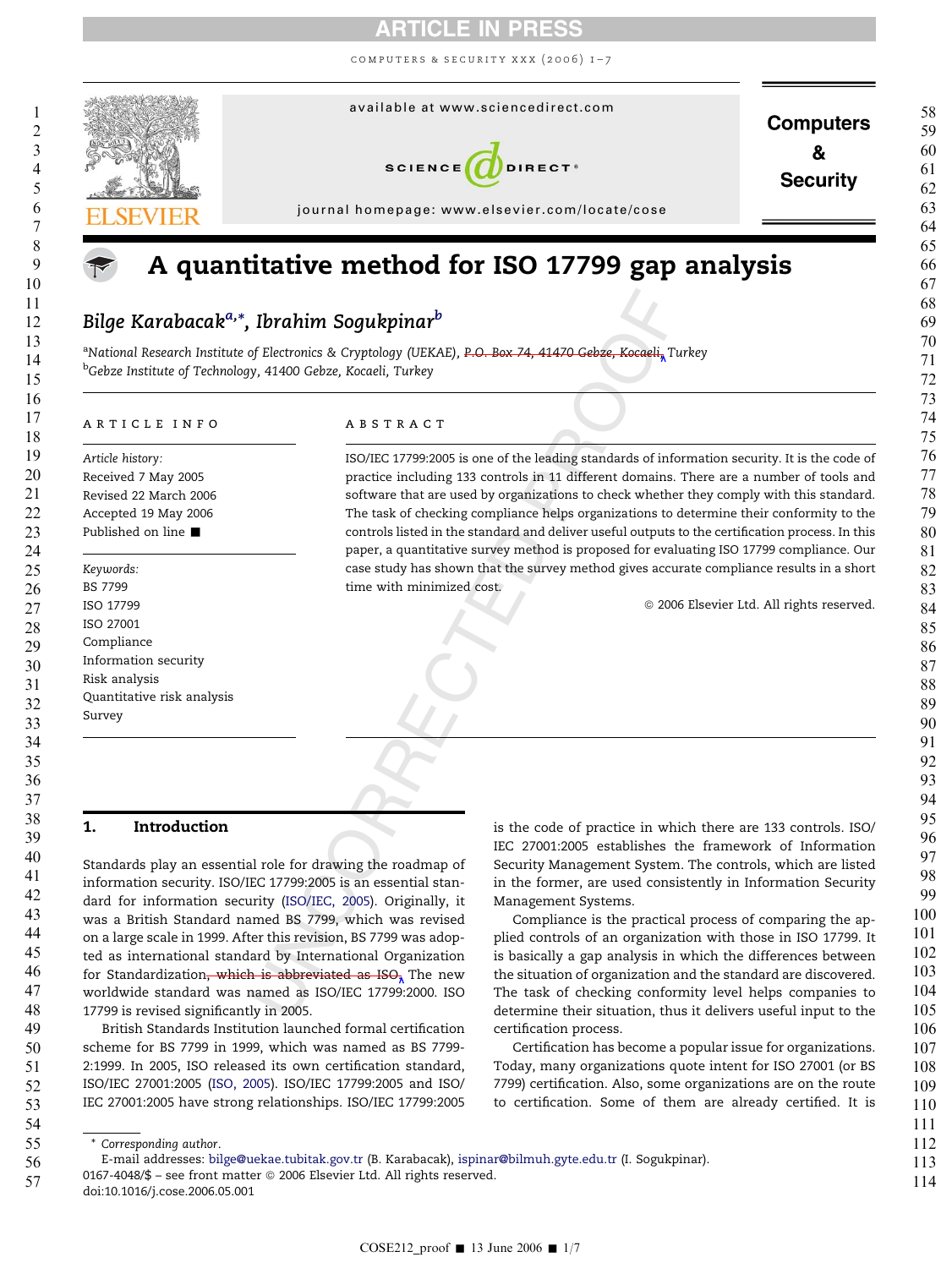expected to have significant international increase in certification demand. $1$  Thus, the importance of compliance process increases day by day. 115 116 117

In this work, we proposed a quantitative survey method for evaluating ISO 17799 compliance. This method is built upon the risk model of ISRAM ([Karabacak and Sogukpinar, 2005\)](#page-7-0). The risk model of ISRAM is customized in order to be used in a compliance process. ISRAM is a quantitative survey-based risk analysis tool, which makes use of basic mathematical operations. Its risk model is based on the famous risk formula; risk is equal to multiplication of the probability of threat occurrence and the impact of occurred threat. ISRAM elaborates this basic risk formula, so that the risk formula contains the number of participants, the number of questions, the weight of questions and the weights of answer choices. The survey, thus the risk analysis process, can be successfully finished by following the risk model of ISRAM. The reader is referred to [Karabacak and Sogukpinar \(2005\)](#page-7-0) for a detailed explanation. 2<br>
expected to have significant increments a vertex wave (2006) 1–7<br>
expected to have significant incremental concerning incremental concerning (EdAS Spie maintain concerning to the security concerning concerning to the s 118 119 120 121 122 123 124 125 126 127 128 129 130 131

Like ISRAM, the heart of proposed compliance method is a quantitative formula. The formula covers the basic steps of a compliance survey. In this case, it produces the compliance percentage instead of a risk value. Our compliance method assigns quantitative weight values to ISO 17799 controls. These controls are converted into survey questions. It designates answer choices to all of the questions, and weight values are also assigned to all of the answer choices. The weight values of the answers and the questions are represented as variables in our model. In addition to these values, the number of participants and the percentage conversion operators is also represented in our model. 132 133 134 135 136 137 138 139 140 141 142 143

Our compliance method inherits the advantages of ISRAM. The proposed compliance method is cost effective and flexible. The organization may change the values of weight values according to its needs. It does not require any specialized software. Our method's open model gives rise to its ease of use, which is crucial for compliance checks. 144 145 146 147 148 149

The rest of this paper is organized as follows: ISO 17799 compliance and certification methods are introduced in the second section. The proposed method of ISO 17799 compliance is presented in the third section. The fourth section contains some ideas on the verification, comparison and the results of the application. The fifth section is the conclusion. 150 151 152 153 154 155

157

156

158

## 2. The methods for ISO 17799 compliance

Today, a number of tools are available for performing ISO 17799 compliance. These tools usually make use of questionnaires to determine the compliance level. Most of them are supported by software, 159 160 161 162

Riskwatch is one of the ISO 17799 gap analysis software in market ([Riskwatch, 2005](#page-7-0)). Riskwatch is used extensively in private and governmental organizations. Some of the clients of Riskwatch are U.S. DoD, the U.S. Dept. of Justice, NSA, AT&T and General Electric. Riskwatch has a modular structure. ISO 17799 knowledge base is one of these modules, by which ISO 17799 gap analysis is performed. 163 164 165 166 167 168 169

170

 $1$  Computer Fraud & Security (2003), BS 7799-Slow uptake by 171

Cobra is just another software tool to make ISO 17799 compliance [\(C&A Systems Security Limited, 2000](#page-7-0)). Like Riskwatch, Cobra has an ISO 17799 module. Once a risk analyst runs the module, he is asked a number of questions extracted from the ISO 17799 standard. According to the selected answer choices, Cobra risk model calculates ISO 17799 compliance percent.

CRAMM ([CRAMM, 2001](#page-7-0)) is third software tool, which makes ISO 17799 gap analysis. CRAMM is extensively used in NATO. Like other software based ISO 17799 compliance tools, CRAMM has ISO 17799 module. By using this question module, ISO 17799 gap analysis is performed in the same way.

ISO 17799 Toolkit ([The ISO 17799 Toolkit](#page-7-0)) is a series of documents and items brought together to help companies in the process of ISO 17799 certification. The documents in the toolkit are composed of questions and answer choices related to the information security policy, business impact analysis, disaster recovery planning, dependency analysis and contingency analysis. Contrary to the software tools in market, ISO 17799 Toolkit does not make a compliance check. It directly guides the user to establish an Information Security Management System.

ion of the probability of threat oc-<br>1799 groad and spectrom<br>of occurred threat DSAM elaborates [SO 21799 Troolkit (The ISO<br>16 occurred threat. ISRAM elaborates and tems brought top<br>that the risk formula contains the nume There are novel suggestions for ISO 17799 certification. Incremental information security certification ([Solms and](#page-7-0) [Solms, 2001\)](#page-7-0) is such a tool. Incremental security certification divides the ISO 7799 into different levels. Each of the levels contains a subset of the ISO 7799 controls. For example, a company can get a Level 1 certification, if it conforms to those requirements specified for Level 1. The basic idea behind the incremental security certification is the ''all-or-nothing'' design of certification process ([Solms and Solms, 2001\)](#page-7-0). Although most companies are very anxious to get some form of information security certification, the official certification route can be very difficult because of its ''all-or-nothing'' design. The tools, which are dedicated for ISO 17799 certification are not widely used yet and quite expensive. Incremental security certification is suggested as a simpler alternative method.

Information Security Risk Analysis Method, ISRAM, uses a survey-based formula for quantitative risk analyses ([Karaba](#page-7-0)[cak and Sogukpinar, 2005\)](#page-7-0). It converts survey questions and answer choices into the numbers and makes necessary calculation to express risk. It makes this effort by using an open risk model. Because ISO 17799 compliance can be performed by making a survey and analyzing the results, ISRAM can be used in ISO 17799 compliance process.

## 3. Evaluating the ISO 17799 compliance by using quantitative survey

ISO 17799 is not a technical standard. It is related to the business risks and information itself. Thus, by taking the scope into consideration, at least one person from each affected area within the scope should participate in ISO 17799 compliance process. The most suitable approach to reach this goal is to perform a survey, which covers all affected areas within the scope.

## 3.1. The model of compliance evaluation

Our model of ISO 17799 compliance evaluation is deduced from the risk model of ISRAM. ISRAM has a flexible and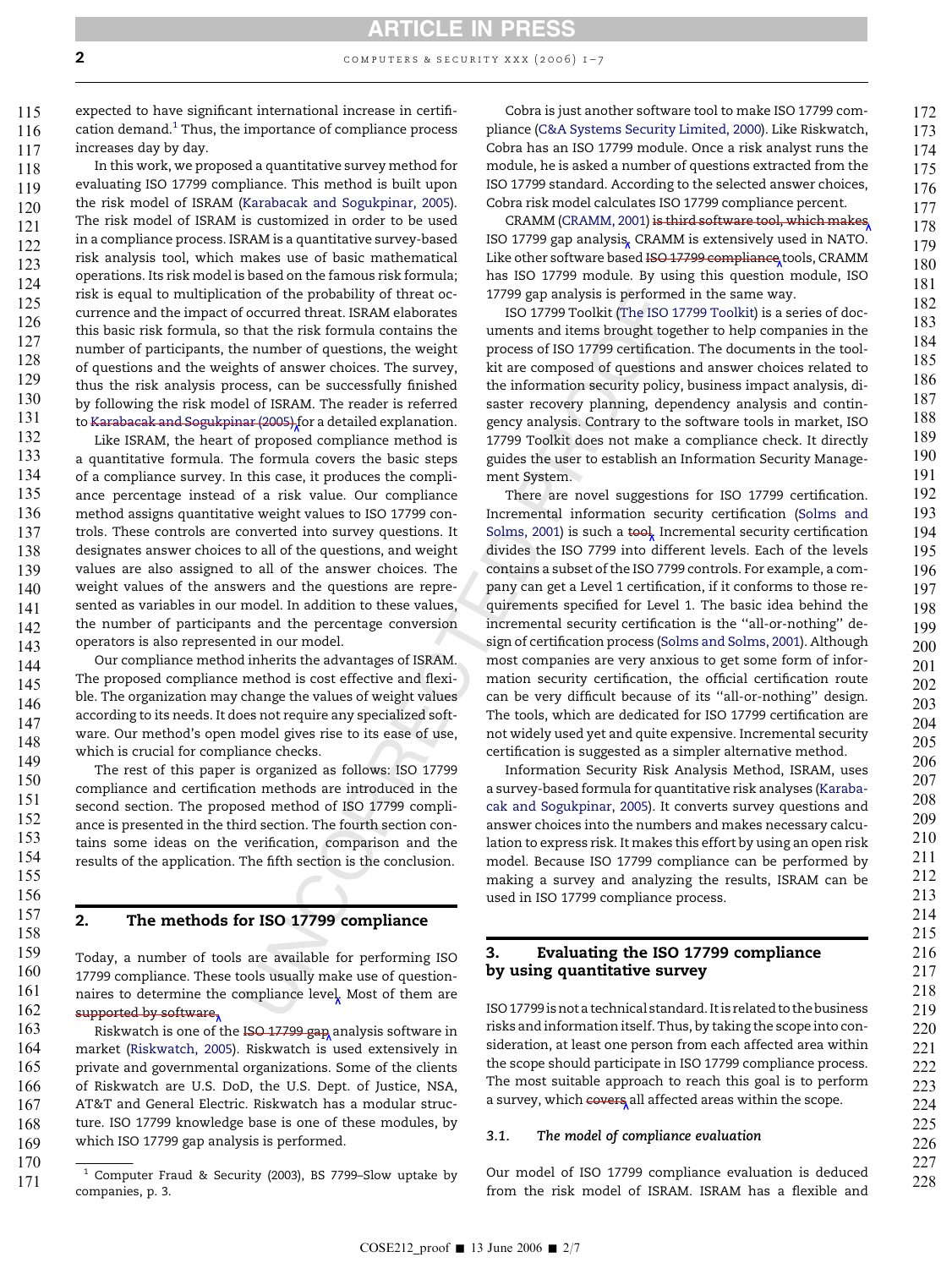# ARTICLE IN PRESS

computers & security xxx (2006) 1–7

open risk calculation formula. All of the survey process can be followed via examining the basic formula. The number and values of survey questions, the number of participants and answer choices can be changed freely. 229 230 231 232

Our compliance model is shown at formula (1). The number of controls in ISO 17799 limits the number of questions in our customized model. Thus, the number of questions can be at most 133. Depending on the organization type, and its processes within the organization, this number can be less than 133. For example, if there is no software development facility within the organization, the controls related with the software development should be eliminated from the survey. Thus, these controls do not contribute to the compliance value negatively. 233 234 235 236 237 238 239 240 241 242

ISO 17799 can be thought as a countermeasure list, which is organized into 11 fundamental clauses (Table 1). Once an organization decides to perform a compliance check, it should select relevant clauses and relevant questions within the clauses according to the scope of the compliance process and its business processes within the scope.

$$
CompleancePercentage = \frac{\nabla \sum_{f} \left( \sum_{m} w_{m} p_{m} \right)}{f}
$$
 (1)

organization, the controls related way participants are determinion<br>the cause of the controls and the controls of the dimension of the summer than the dimension of the control text of the summer that a countermeasure list where f, the number of surveyors for a specified ISO 17799 clause. (The number of the surveyors depends on the clause of ISO 17799.); m, total number of the controls (questions) that are extracted from the specified clause of ISO 17799. (The maximum values of  $m$  are shown in Table 1.);  $w_m$ , weight of the control (question) 'm';  $p_m$ , weight of the selected answer choice for the control (question) ' m'; *V*, numerical value to percentage conversion. This operation converts the bulk survey result into percentage value, namely 'xx%'; CompliancePercentage, single percentage value for ISO 17799 compliance.

All of the factors for ISO 17799 gap analysis can be seen in formula (1). These factors are the number of participants for each clause, the number of controls and their weight values, the answer choices for each control and their weight values. The result of formula (1) is the ISO 17799 compliance

| 268               |                                                                  |                                                |
|-------------------|------------------------------------------------------------------|------------------------------------------------|
| 269               | Table 1 - Clauses and the number of control within the           |                                                |
| 270               | clauses                                                          |                                                |
| 271<br>272<br>273 | ISO 17799 clause                                                 | The number<br>of controls within<br>the clause |
| 274               | Security policy                                                  | $\overline{2}$                                 |
| 275               | Organization of information security                             | 11                                             |
| 276               | Asset management                                                 | 5                                              |
| 277               | Human resources security                                         | 9                                              |
| 278               | Physical and environmental security                              | 13                                             |
|                   | Communications and operations management                         | 32                                             |
| 279               | Access control                                                   | 25                                             |
| 280<br>281        | Information security acquisition, development<br>and maintenance | 16                                             |
| 282               | Information security incident management                         | 5                                              |
| 283               | Business continuity management                                   | 5                                              |
| 284               | Compliance                                                       | 10                                             |
| 285               | Total                                                            | 133                                            |

percentage. The inverse delta tool converts bulk survey result into the percentage value. It is a simple direct proportion operation. It calculates the maximum value of the bulk survey result for a specified survey (as if all the controls exist within the company). After the maximum and real survey results are calculated, inverse delta converts this bulk result into percentage value by performing direct proportion.

Survey questions should be directed to the relevant staff within the scope. Modular structure of our compliance method makes this possible. The number and profiles of survey participants are determined by the clause of ISO 17799. In our case study, the questions regarding to the clause of security policy is directed to seven participants, who are the CEO, the business manager, and the security officers. The questions regarding to the clause of asset management is directed to 40 participants, who are the system administrators, the security administrators and the system developers. The details of survey process are explained in the following sections.

#### 3.2. Extracted survey question

Some of the extracted survey questions are written out in [Table 2](#page-4-0), which is categorized into 11 clauses as in the ISO 17799 standard. All of the questions cannot be written here, because 133 questions are extracted.

These questions are nothing more than the control statements of the standard, but converted to the survey questions.

#### 3.3. Survey evaluation module

Survey evaluation is based on the quantitative measures. To evaluate a survey, it is necessary to convert survey questions and answer choices into the numerical values. This task is done by using [Tables 3 and 4,](#page-5-0) respectively. They are similar to the reference tables of ISRAM method. [Tables 3 and 4](#page-5-0) are revised by taking the compliance requirements into account.

In our method, the weight values of questions and answer choices are determined by using several standards and best practices like BS 7799-2, COBIT, ISF and NIST guidelines [\(BSI,](#page-7-0) [2002; ISACA, 2004; ISF, 2003; NIST, 2001a,b\)](#page-7-0). But these weight values may be changed according to the security requirements of the organization and this task belongs to the members of the compliance team. For example, inactive sessions may have to be shut down after 10 min of inactivity for the military organizations. On the other hand, this control can be omitted by the universities. In this case, military organization should give more weight value to this control. The same scenario is also applied to the weights of answer choices.

In [Table 5,](#page-5-0) some controls, their answer choices and the weight values are given. Some of the questions are simply yes–no questions. Some of them have multiple choices other than the answers of yes or no. For multiple-choice questions, only one answer choice is allowed to be selected.

First question in [Table 5](#page-5-0) is a yes–no question. Second question is a multiple-choice question. If the control is composed of just one factor like the first question, it is regarded as a yes–no question. If the control in ISO 17799 consists of multiple factors like the second question, all possible answer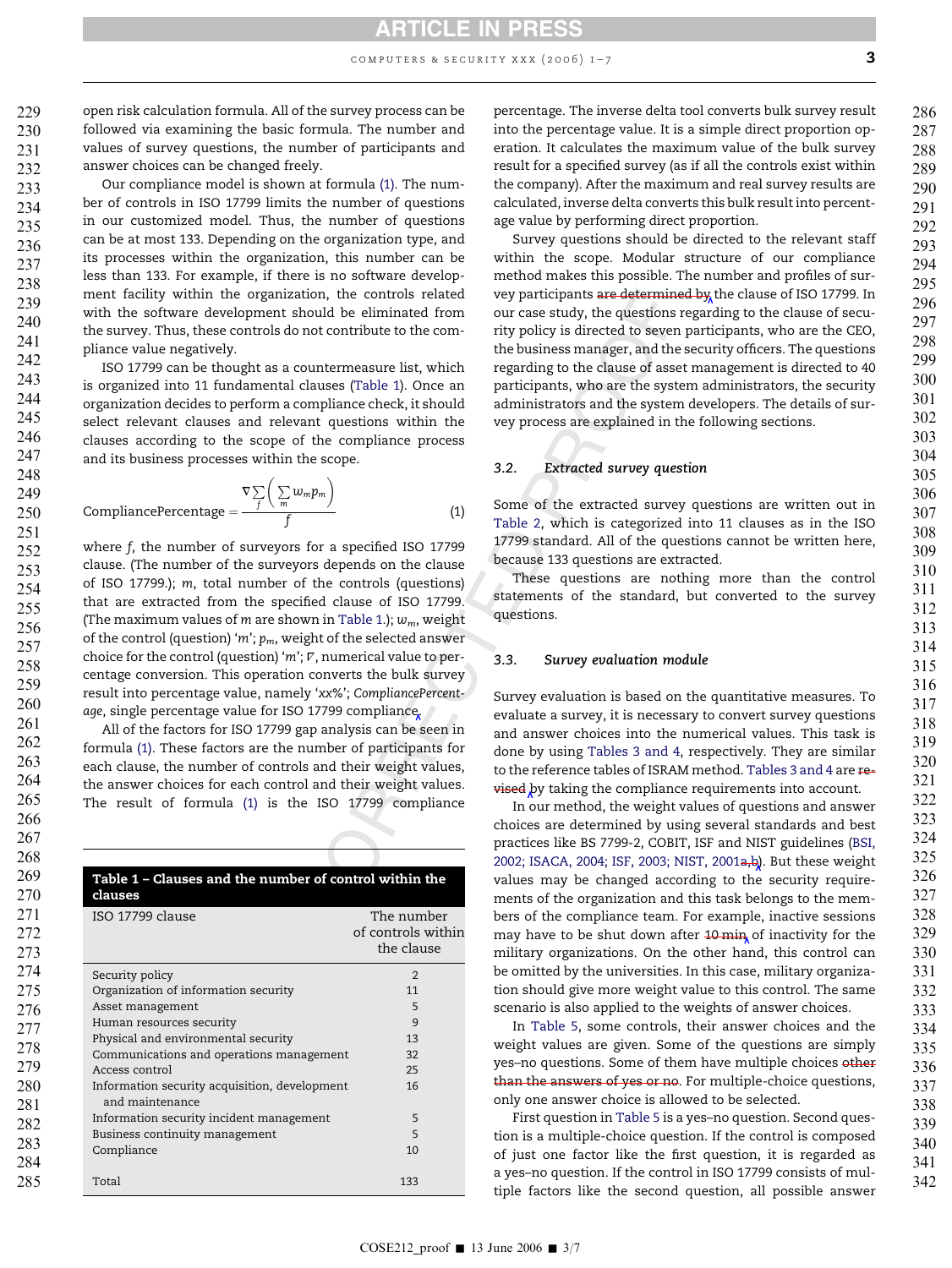<span id="page-4-0"></span>

# ARTICLE IN PRESS

### **4** computers & SECURITY XXX (2006)  $I - 7$

| Organization of information security<br>Asset management<br>Human resources security | Are information security activities coordinated by representatives from different parts of<br>the organization with relevant roles and job functions?<br>Are all information security responsibilities defined clearly?<br>and implemented?<br>Are all assets clearly identified and an inventory of all-important assets drawn up and<br>maintained?<br>by a designated part of the organization?<br>Is there a formal disciplinary process for employees who have committed a security<br>breach? |
|--------------------------------------------------------------------------------------|-----------------------------------------------------------------------------------------------------------------------------------------------------------------------------------------------------------------------------------------------------------------------------------------------------------------------------------------------------------------------------------------------------------------------------------------------------------------------------------------------------|
|                                                                                      | Is a management authorization process for new information processing facilities defined<br>Are all information and assets associated with information processing facilities owned                                                                                                                                                                                                                                                                                                                   |
|                                                                                      |                                                                                                                                                                                                                                                                                                                                                                                                                                                                                                     |
|                                                                                      |                                                                                                                                                                                                                                                                                                                                                                                                                                                                                                     |
|                                                                                      |                                                                                                                                                                                                                                                                                                                                                                                                                                                                                                     |
|                                                                                      |                                                                                                                                                                                                                                                                                                                                                                                                                                                                                                     |
|                                                                                      |                                                                                                                                                                                                                                                                                                                                                                                                                                                                                                     |
|                                                                                      |                                                                                                                                                                                                                                                                                                                                                                                                                                                                                                     |
|                                                                                      |                                                                                                                                                                                                                                                                                                                                                                                                                                                                                                     |
|                                                                                      |                                                                                                                                                                                                                                                                                                                                                                                                                                                                                                     |
|                                                                                      | Are responsibilities for performing employment termination or change of employment                                                                                                                                                                                                                                                                                                                                                                                                                  |
|                                                                                      | clearly defined and assigned?                                                                                                                                                                                                                                                                                                                                                                                                                                                                       |
|                                                                                      |                                                                                                                                                                                                                                                                                                                                                                                                                                                                                                     |
| Physical and environmental security                                                  | Is physical security of offices, rooms, and facilities designed and applied?                                                                                                                                                                                                                                                                                                                                                                                                                        |
|                                                                                      | Are physical protection and guidelines for working in secure areas designed and applied?<br>Is equipment correctly maintained to ensure its continued availability and integrity?                                                                                                                                                                                                                                                                                                                   |
|                                                                                      |                                                                                                                                                                                                                                                                                                                                                                                                                                                                                                     |
| Communications and operations management                                             | Are operating procedures documented, maintained, and made available to all users who                                                                                                                                                                                                                                                                                                                                                                                                                |
|                                                                                      | need them?                                                                                                                                                                                                                                                                                                                                                                                                                                                                                          |
|                                                                                      | Are changes to information processing facilities and systems controlled?                                                                                                                                                                                                                                                                                                                                                                                                                            |
| Access control                                                                       |                                                                                                                                                                                                                                                                                                                                                                                                                                                                                                     |
|                                                                                      | Are the allocation and use of privileges restricted and controlled?<br>Is the allocation of passwords controlled through a formal management process?                                                                                                                                                                                                                                                                                                                                               |
|                                                                                      | Are users required to follow good security practices in the selection and use of                                                                                                                                                                                                                                                                                                                                                                                                                    |
|                                                                                      | passwords?                                                                                                                                                                                                                                                                                                                                                                                                                                                                                          |
|                                                                                      | Are inactive sessions shut down after a defined period of inactivity?                                                                                                                                                                                                                                                                                                                                                                                                                               |
|                                                                                      |                                                                                                                                                                                                                                                                                                                                                                                                                                                                                                     |
| Information security acquisition, development<br>and maintenance                     | Is data input to applications validated to ensure that these data are correct and<br>appropriate?                                                                                                                                                                                                                                                                                                                                                                                                   |
|                                                                                      | Is key management in place to support the organization's use of cryptographic                                                                                                                                                                                                                                                                                                                                                                                                                       |
|                                                                                      | techniques?                                                                                                                                                                                                                                                                                                                                                                                                                                                                                         |
|                                                                                      | Are there procedures in place to control the installation of software on operational                                                                                                                                                                                                                                                                                                                                                                                                                |
|                                                                                      | systems?                                                                                                                                                                                                                                                                                                                                                                                                                                                                                            |
|                                                                                      |                                                                                                                                                                                                                                                                                                                                                                                                                                                                                                     |
| Information security incident management                                             | Are information security events reported through appropriate management channels as<br>quickly as possible?                                                                                                                                                                                                                                                                                                                                                                                         |
|                                                                                      |                                                                                                                                                                                                                                                                                                                                                                                                                                                                                                     |
| Business continuity management                                                       | Are business continuity plans tested and updated regularly to ensure that they are up to                                                                                                                                                                                                                                                                                                                                                                                                            |
|                                                                                      | date and effective?                                                                                                                                                                                                                                                                                                                                                                                                                                                                                 |
|                                                                                      |                                                                                                                                                                                                                                                                                                                                                                                                                                                                                                     |
| Compliance                                                                           | Are data protection and privacy ensured as required in relevant legislation, regulations,<br>and, if applicable, contractual clauses?                                                                                                                                                                                                                                                                                                                                                               |
|                                                                                      | Are cryptographic controls used in compliance with all relevant agreements, laws, and                                                                                                                                                                                                                                                                                                                                                                                                               |
|                                                                                      | regulations?                                                                                                                                                                                                                                                                                                                                                                                                                                                                                        |
|                                                                                      |                                                                                                                                                                                                                                                                                                                                                                                                                                                                                                     |

Weight values should carefully be determined and agreed prior to each compliance checking process because the compliance percentage is directly related with the weight values of the questions and their answers. Weight values should be selected by a committee (compliance team) whose members should be directly related to the information security. 390 391 392 393 394 395 396

It is also important that, prior to each compliance check, surveyors should be orientated. It should be stated that, their answers to the questions would directly affect the future information security investments of the company. 397 398 399

- a. Data protection and privacy of personal information.
- b. Protection of organizational records.
- c. Intellectual property rights.

The following controls are considered to be common practice for information security ([ISO/IEC, 2005\)](#page-7-0):

a. Information security policy document 455 456

b. Allocation of information security responsibilities.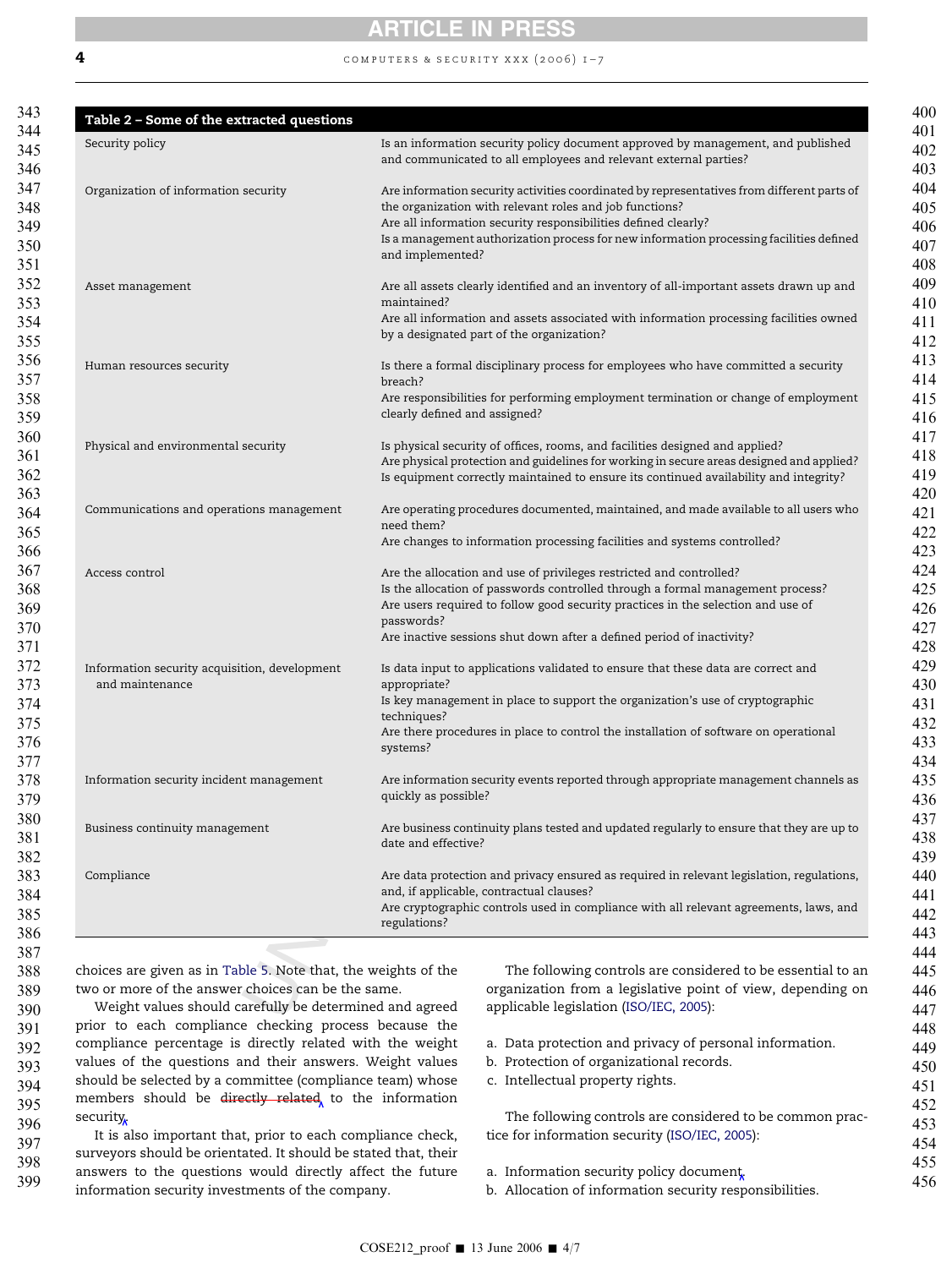#### computers & security xxx (2006) 1–7

<span id="page-5-0"></span>

| controls                       | Table 3 - Reference table for the weight values of the                                                                                                                                                                                                                                                                                                                                                                                                                                                                                                                                                                    | Table 5 - A subset of questio<br>weight values                                                                                                                                                                                                                                                 |
|--------------------------------|---------------------------------------------------------------------------------------------------------------------------------------------------------------------------------------------------------------------------------------------------------------------------------------------------------------------------------------------------------------------------------------------------------------------------------------------------------------------------------------------------------------------------------------------------------------------------------------------------------------------------|------------------------------------------------------------------------------------------------------------------------------------------------------------------------------------------------------------------------------------------------------------------------------------------------|
| Weight of<br>the control $(w)$ | Explanation                                                                                                                                                                                                                                                                                                                                                                                                                                                                                                                                                                                                               | Control questions and<br>corresponding weights                                                                                                                                                                                                                                                 |
| 3<br>2<br>$\mathbf{1}$         | The control is directly associated with the<br>compliance of ISO 17799. The absence of the<br>control is directly associated with a severe<br>vulnerability and/or the control is directly<br>associated with a critical asset<br>The control is somewhat associated with the<br>compliance of ISO 17799. The absence of the<br>control is directly associated with an important<br>vulnerability and/or the control is directly<br>associated with an important asset<br>The control is a little associated with the<br>compliance of ISO 17799. The absence of the                                                      | Are inactive sessions shut down<br>after a defined period of<br>inactivity? (2)<br>Is an information security policy<br>document approved by<br>management, and published<br>and communicated to all<br>employees and relevant<br>external parties? (3)                                        |
|                                | control is directly associated with an<br>insignificant vulnerability and/or the control is                                                                                                                                                                                                                                                                                                                                                                                                                                                                                                                               |                                                                                                                                                                                                                                                                                                |
|                                | indirectly associated with an important asset                                                                                                                                                                                                                                                                                                                                                                                                                                                                                                                                                                             | computerized compliance mo                                                                                                                                                                                                                                                                     |
| improvements.                  | c. Information security awareness, education, and training.<br>d. Correct processing in applications.<br>e. Technical vulnerability management.<br>f. Business continuity management.<br>g. Management of information security incidents and                                                                                                                                                                                                                                                                                                                                                                              | answers as input (Fig. 1).<br>The authentication and a<br>vital modules for accurate r<br>access only to the designate<br>ISO 17799. The application of<br>our case study is presented in                                                                                                      |
|                                | Thus, special attention should be given to controls that are<br>related with these factors. The weight values of these ques-<br>tions and their positive answer choices should be maximized.                                                                                                                                                                                                                                                                                                                                                                                                                              | The results of the<br>4.<br>verification and compari                                                                                                                                                                                                                                           |
| 3.4.                           | Application of the method                                                                                                                                                                                                                                                                                                                                                                                                                                                                                                                                                                                                 | A case study is performed to m<br>ernmental organization, whic                                                                                                                                                                                                                                 |
|                                | A number of preliminary technical applications are per-<br>formed. Firstly, a survey application is programmed by using<br>ASP <sup>®</sup> web technologies. This survey webpage is arranged to<br>serve whole the organization, A built-in authentication and<br>access-control mechanism is developed, so that authenti-<br>cated survey users are authorized to see and answer only<br>the questions designated for them.<br>All of the questions and answer choices and their weight<br>values are imported into web based survey application. Survey<br>evaluation module is at the heart of the process. It is the | staff are participated in the s<br>17799 are covered within the s<br>and the results are shown in '<br>In Table 6, the roles of th<br>clause are also shown. Note<br>structure of our model, partia<br>can be calculated. This help<br>more noncompliance to the<br>the company has major prob |
|                                |                                                                                                                                                                                                                                                                                                                                                                                                                                                                                                                                                                                                                           |                                                                                                                                                                                                                                                                                                |
|                                |                                                                                                                                                                                                                                                                                                                                                                                                                                                                                                                                                                                                                           | ISO 17799 Standard                                                                                                                                                                                                                                                                             |
|                                | Table 4 - Possible weight values of the answer choices                                                                                                                                                                                                                                                                                                                                                                                                                                                                                                                                                                    |                                                                                                                                                                                                                                                                                                |
| Weight of the<br>answer choice | Explanation                                                                                                                                                                                                                                                                                                                                                                                                                                                                                                                                                                                                               | <b>Surve</b><br>Compliance                                                                                                                                                                                                                                                                     |

- c. Information security awareness, education, and training.
- d. Correct processing in applications.

- e. Technical vulnerability management.
- f. Business continuity management.
	- g. Management of information security incidents and improvements.

#### 3.4. Application of the method

| weight values         | Table 5 – A subset of questions, answer choices and their |
|-----------------------|-----------------------------------------------------------|
| Control questions and | Answer choices and                                        |

| Control questions and<br>corresponding weights                                                                                                                       | Answer choices and<br>corresponding weight                                                                                                                                                                                                    |
|----------------------------------------------------------------------------------------------------------------------------------------------------------------------|-----------------------------------------------------------------------------------------------------------------------------------------------------------------------------------------------------------------------------------------------|
| Are inactive sessions shut down<br>after a defined period of<br>inactivity? (2)                                                                                      | Yes(2)<br>No(0)                                                                                                                                                                                                                               |
| Is an information security policy<br>document approved by<br>management, and published<br>and communicated to all<br>employees and relevant<br>external parties? (3) | Yes – all of them $(4)$<br>Yes but not communicated<br>to external parties (3)<br>Yes but partially<br>communicated (2)<br>Yes but not communicated (1)<br>Yes but not published (0)<br>Yes but not approved (0)<br>$No$ – none of them $(0)$ |
|                                                                                                                                                                      |                                                                                                                                                                                                                                               |

computerized compliance model depicted in formula (1). It calculates the compliance percentage by taking surveyor answers as input (Fig. 1).

The authentication and access-control mechanism are vital modules for accurate results. This mechanism gives access only to the designated surveyors for each clause of ISO 17799. The application of access-control mechanism for our case study is presented in [Table 6](#page-6-0) .

### 4. The results of the application, verification and comparison

A case study is performed to measure the compliance of a governmental organization, which has about 200 staff. All of the staff are participated in the survey. All of the clauses of ISO 17799 are covered within the survey. The details of the survey and the results are shown in [Table 6](#page-6-0) .

In [Table 6,](#page-6-0) the roles of the survey participants for each clause are also shown. Note that, because of the modular structure of our model, partial compliances for each clause can be calculated. This helps to see which clauses show more noncompliance to the standard. For our case study, the company has major problems at the clauses of physical



Fig. 1 – Basic flow diagram of the application of quantitative survey process.

| Table 4 – Possible weight values of the answer choices |                                                                         |  |
|--------------------------------------------------------|-------------------------------------------------------------------------|--|
| Weight of the<br>answer choice<br>(p)                  | Explanation                                                             |  |
| $\overline{4}$                                         | Most effective answer choice. Affect the<br>compliance enormously       |  |
| 3                                                      | Rather effective answer choice. Affect the<br>compliance highly         |  |
| $\overline{2}$                                         | Somewhat effective answer choice. Affect the<br>compliance considerably |  |
| $\mathbf{1}$                                           | Least effective answer choice. Affect the<br>compliance slightly        |  |

0 No effect on compliance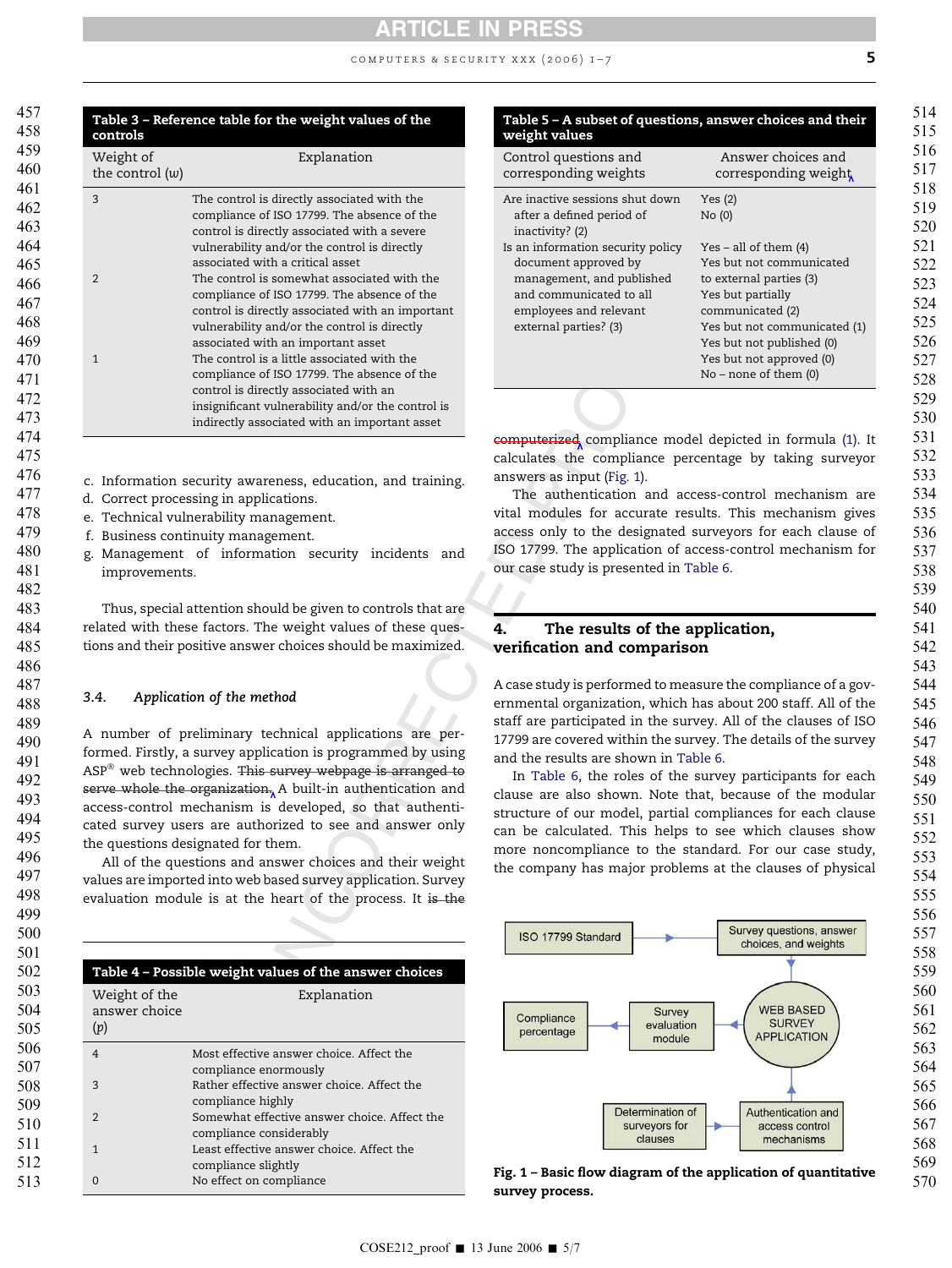<span id="page-6-0"></span>

## 6 **6 computers & SECURITY XXX** (2006)  $I - 7$

|                                                                  | Total number<br>of answered<br>questions | Total number<br>of participants for<br>these questions | Compliance<br>percentage | The role<br>of surveyors                                                                                                                                       |
|------------------------------------------------------------------|------------------------------------------|--------------------------------------------------------|--------------------------|----------------------------------------------------------------------------------------------------------------------------------------------------------------|
| Security policy                                                  | 2                                        | $\overline{7}$                                         | 70                       | General manager<br>Security officers<br>Managers of the departments                                                                                            |
| Organization of information<br>security                          | 11                                       | 35                                                     | 50                       | General manager<br>Managers of the departments<br>Human resources<br>department staff<br>Technical managers                                                    |
| Asset management                                                 | 5                                        | 40                                                     | 35                       | System administrators<br>Security administrators<br>System developers<br>Staff                                                                                 |
| Human resources security                                         | 9                                        | $\overline{9}$                                         | 68                       | General manager<br>Managers of the departments<br>Human resources manager                                                                                      |
| Physical and environmental<br>security                           | 13                                       | 15                                                     | 20                       | Physical security guards<br>Technical managers<br>Staff                                                                                                        |
| Communications and<br>operations management                      | 32                                       | 45                                                     | 54                       | Security officers<br>System administrators<br>Security administrators<br>System developers<br>System testers<br>Technical managers                             |
| Access control                                                   | 25                                       | 87                                                     | 23                       | Security officers<br>System administrators<br>Security administrators<br>Physical security guards<br>System developers<br>System testers<br>Technical managers |
| Information security acquisition,<br>development and maintenance | 16                                       | 20                                                     | 67                       | System developers<br>System testers                                                                                                                            |
| Information security incident<br>management                      | 5                                        | 8                                                      | 45                       | Security administrators<br>Staff                                                                                                                               |
| <b>Business continuity</b><br>management                         | 5                                        | $\overline{4}$                                         | 22                       | General manager<br>Technical managers<br>Managers of the departments                                                                                           |
| Compliance                                                       | 10                                       | $\overline{4}$                                         | 85                       | General manager<br>Managers of the departments<br>Human resources<br>department staff                                                                          |
| Total                                                            | 133                                      | All of the staff                                       | 49                       |                                                                                                                                                                |

622

623 624

625 626 627

and environmental security, business continuity management and access control. By making necessary treatments at these clauses, the compliance percent can be raised to 70%.

clauses. Information security should be considered holistically. Thus, equal importance should be given to all of the clauses, if they are applicable for an organization.

The final percentage value of compliance, 49%, is found by taking the arithmetic average of single percentage values of

Software tools in market, which perform ISO 17799 gap analysis, also perform risk analysis. Therefore, these tools

COSE212\_proof  $\blacksquare$  13 June 2006  $\blacksquare$  6/7